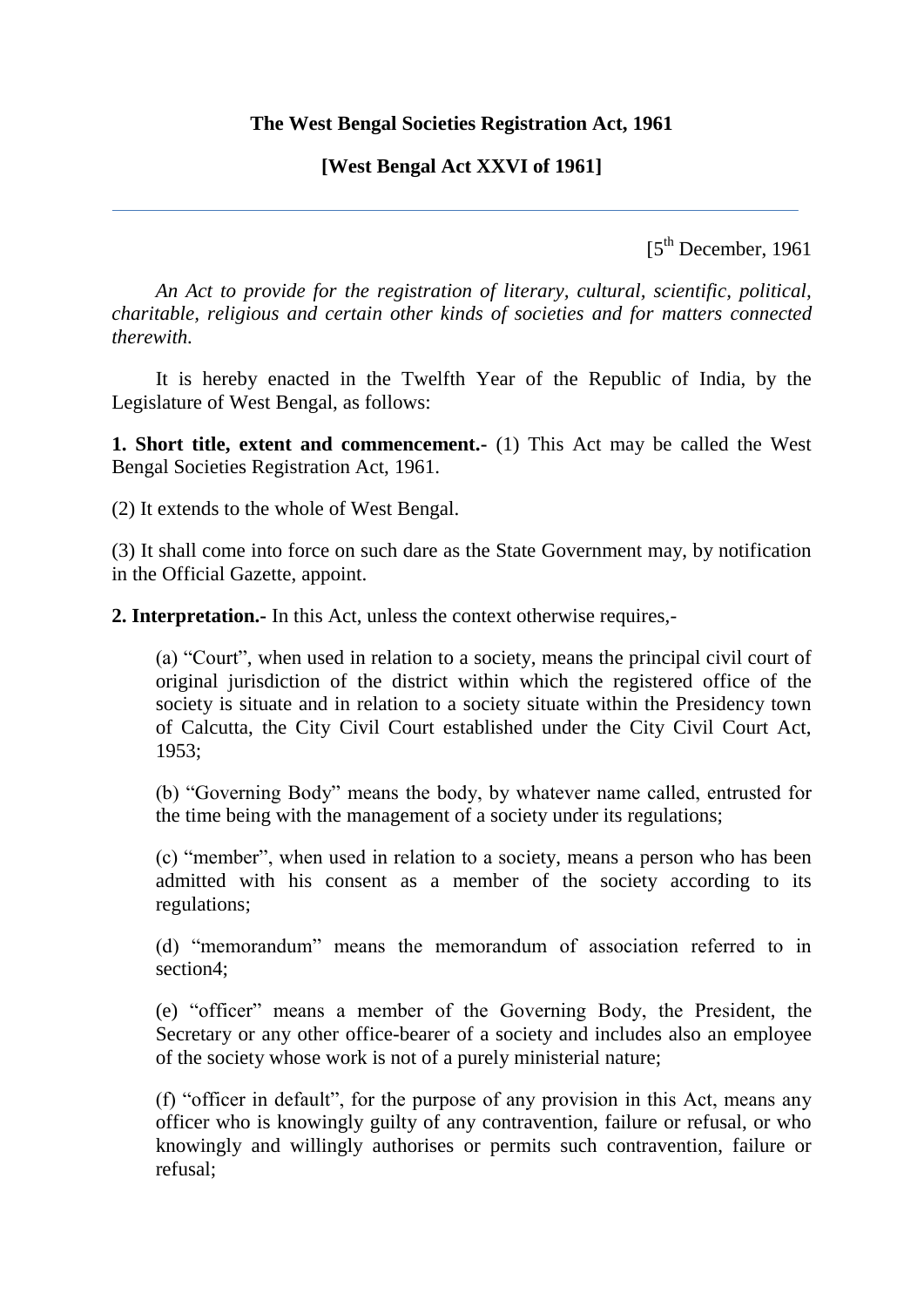$(g)$  "President" means the President, the Chairman or the formal head by whatever name called, of a society and includes a person who for the time being acts as the formal head;

(h) "registered office" means the registered office mentioned in the memorandum;

(i) "Registrar" means a person appointed as Registrar under section 3 and includes, in relation to the exercise of any powers or functions under this Act, any person referred to in that section on whom such powers or functions have been conferred under that section;

(i) "regulations" means the regulations made by a society and, in relation to a society deemed to have been registered under sub-section (2) of section 36 of this Act and, includes its rules and regulations;

(k) "Rules" means rules made by the State Government under section  $35$ ;

(I) "Secretary" means the Secretary or the principal executive officer by whatever name called, of a society, and includes a person who for the time being acts as Secretary;

(m) "society" means a society registered or deemed to have been registered under this Act;

(n) "votes of three-fourths of the members" means the votes given by at least three-fourths of members of a society, present at a general meeting of the society convened according to its regulations and the members voting at such meeting by proxy, where voting by proxy is allowed under the regulations.

**3. Appointment of Registrar.-** The State Government may appoint a person to be the Registrar of Societies for the State of West Bengal and such additional, Joint, Deputy or Assistant Registrars as it thinks necessary to assist the Registrar and may by general or special order confer on such person or persons assisting the Registrar any of the powers and functions of the Registrar under this Act.

**4. Societies to be formed by Memorandum of Association and registration.-** (1) Any seven or more individuals associated for any of the objects mentioned in subsection (2), may subscribe their names to a Memorandum of Association and file it along with a copy of the regulations with the Registrar for registration of the association as a society under this Act.

(2) The objects referred to in sub-section (1) may relate to the promotion of literature, arts, science or religion; any charitable purpose including the care or relief of orphans, or of aged, sick, helpless or indigent persons; the alleviation of the sufferings of animals; the diffusion of knowledge; the dissemination of social, political or economic education; the establishment and maintenance of libraries or reading-rooms for the members or for the public; the collection and preservation of manuscripts, paintings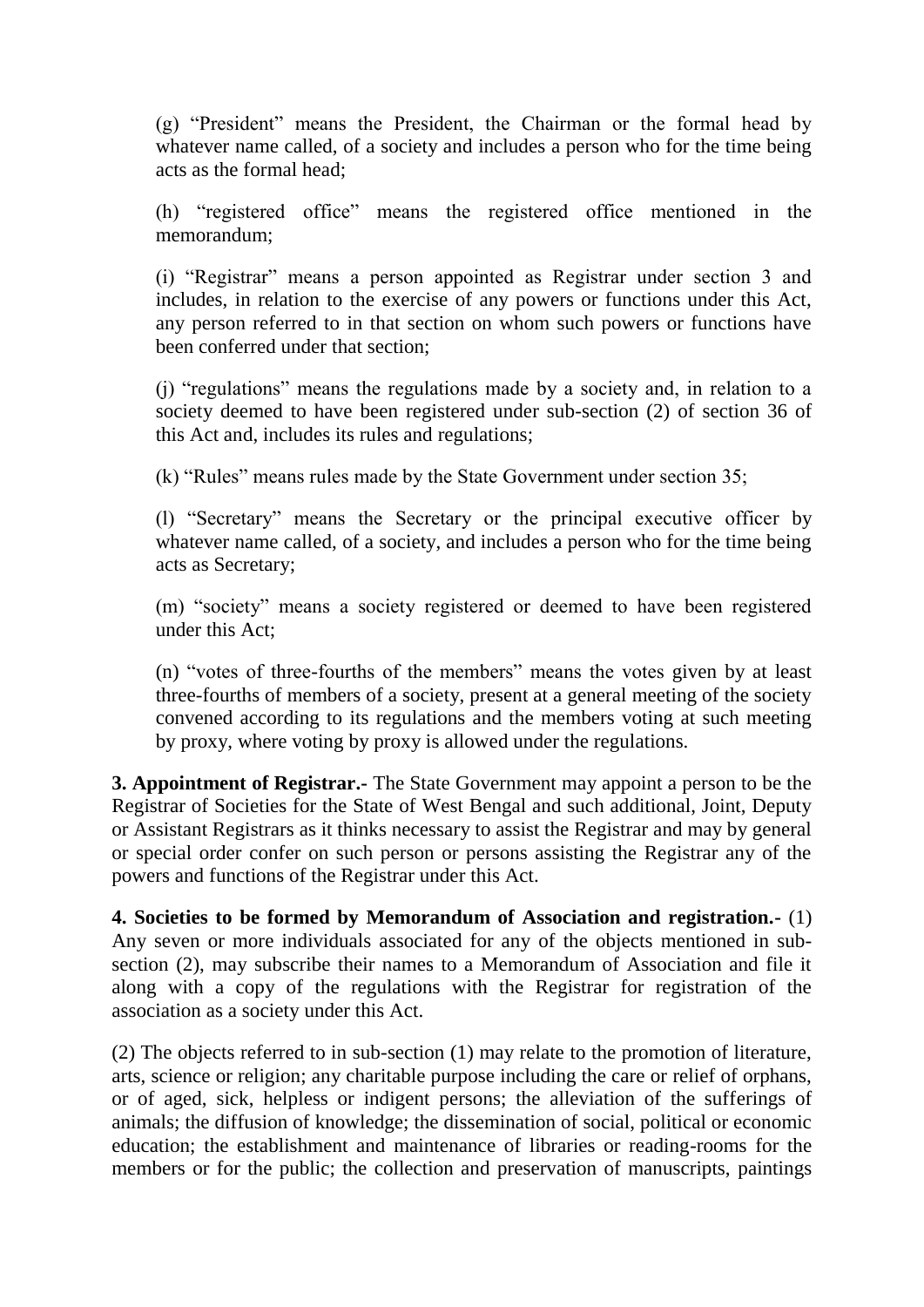sculptures, works of art, antiquities, natural history specimens, mechanical and scientific instruments and designs; any other object as may be notified by the State Government as being beneficial to the public or to a section of the public.

**5. Memorandum of Association.-** (1) The Memorandum shall contain, amongst other things, the following particulars, namely:

- (a) the name of the association,
- (b) the address of the registered office of the association,
- (c) the object of the association,
- (d) the names of the first members of the Governing Body, and
- (e) the names, addressed and occupations of the signatories to the memorandum.

(2) After registration a society shall not change the memorandum except in accordance with the provisions of this Act.

**6. Regulations.-** The Registrar shall not accept any memorandum for registration of a society unless it is accompanied by a copy of its regulations providing, amongst other things, for the following matters, namely:

(a) the composition of the Governing Body and the manner of election or appointment and resignation or removal and the term of office of the members of the Governing Body, the President, the Secretary and other officers;

(b) the admission to membership and resignation and removal of members;

(c) the maintenance of a register of members and facilities for inspection thereof by the members;

(d) the safe custody of the property of the society, including in particular, the manner of keeping or investing any moneys of the society;

(e) the procedure for holding meetings of the society, quorum, the method of voting, the period of notice for meetings and the manner of voting by proxy, where such voting is allowed;

(f) the maintenance and audit of accounts;

(g) the inspection of accounts and of the proceedings of meetings, by the members of the society; and

(h) any other matter relating to the objects or affairs of the society.

**7. Registration.-** (1) The Registrar upon being satisfied that the memorandum and the regulatory accompanying it comply with the requirements of this Act and the rules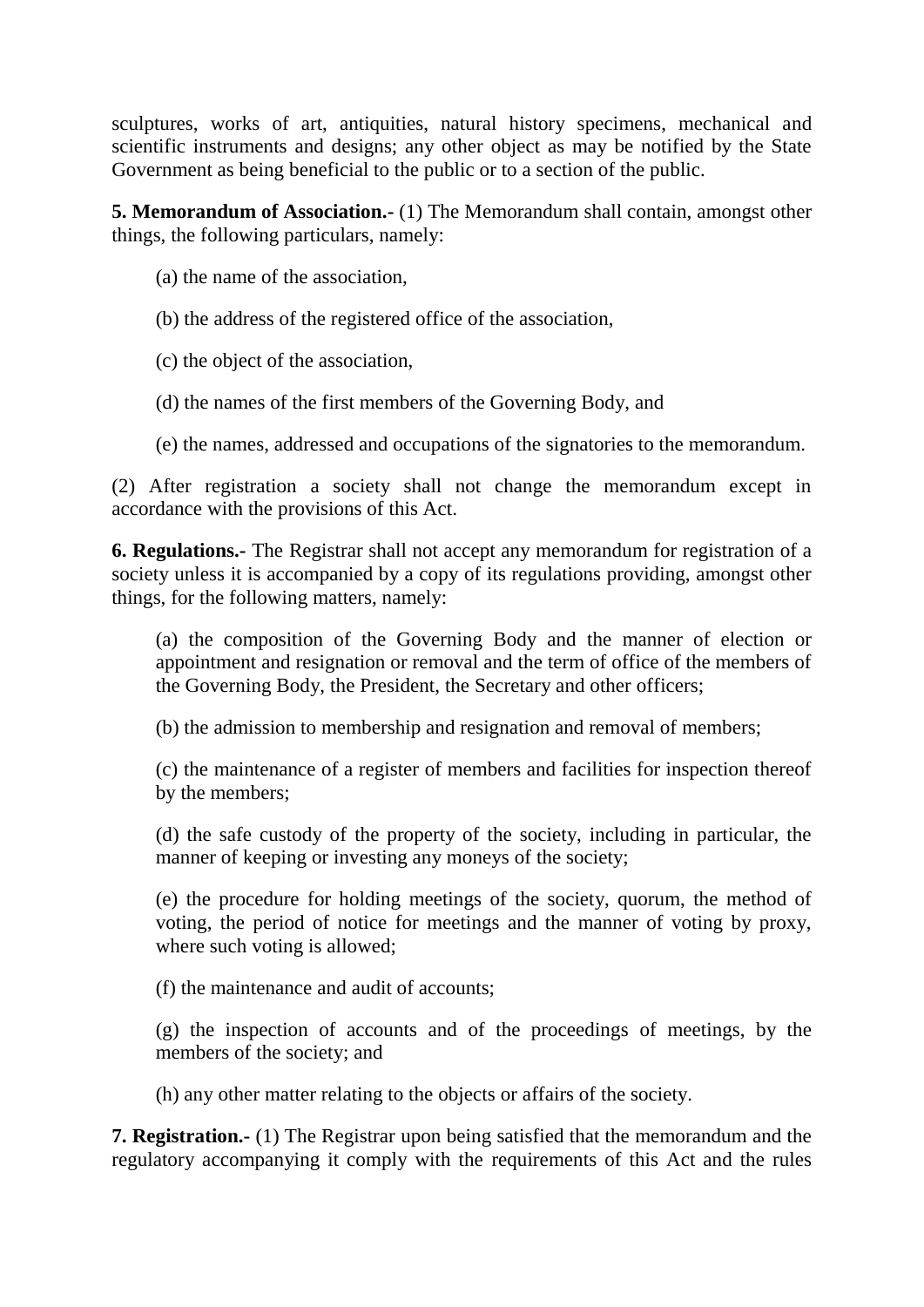and upon payment of the fee referred to in sub-section (2), shall certify under his hand and seal that the society is registered under this Act.

(2) There shall be paid to the Registrar, for the registration of a society under this Act, <sup>1</sup>[such fee not exceeding one hundred and fifty rupees] as the State Government may from time to time direct.

(3) An appeal shall lie to the State Government against an order of the Registrar refusing to certify the registration of an association as a society under this Act and the decision on such appeal shall be final.

**8. Alteration of memorandum and regulations.-** (1) A society shall not alter its memorandum except with the previous permission of the Registrar in writing, and the votes of three-fourths of its members.

(2) Before granting permission under sub-section (1), the Registrar shall satisfy himself that the alteration does not make the society ineligible for registration under this Act.

(3) Subject to the provisions of this Act, the rules and the provisions of the memorandum a society may, by the votes of three-fourths of the members, alter its regulations.

**9. Alterations to be filed.-** (1) A copy of every alteration of the memorandum and of the regulations shall be filed with the Registrar within thirty days of such alteration.

(2) The Registrar shall, except for special reasons to be recorded by him in writing within thirty days from the date of such receipt, record the alteration and send an intimation of the fact to the society or communicate to the society his objections to such alteration.

(3) An appeal shall lie to the State Government against any objection made by the Registrar and the decision of the State Government on such appeal shall be final.

(4) An alteration shall have effect from the date on which the intimation referred to in sub-section (2) is received by the society or in the event of any objection being raised by the Registrar, from the date on which the State Government allows the alteration on appeal.

**10. Name of society.-** No society shall be registered under a name which is identical with, or too nearly resembles, the name of any other society or anybody corporate which has been previously registered or incorporated under this Act or any other law for the time being in force, as the case may be, or is deemed to have been registered under this Act.

 $\overline{a}$ 

<sup>&</sup>lt;sup>1</sup> Substituted by W.B. Act No. XXXI of 1984, dated 12.11.1984.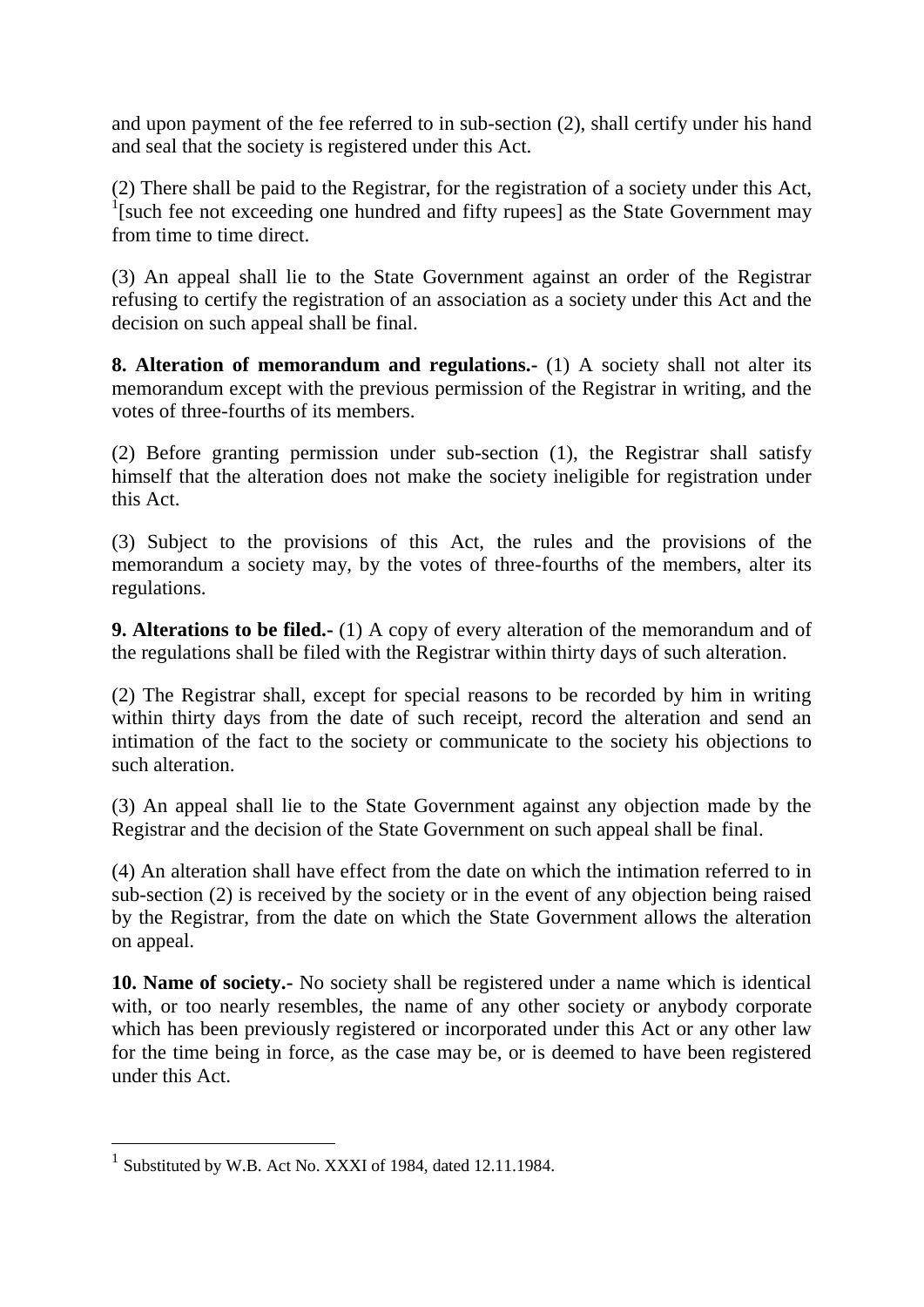**11. State Government may direct change of name.** (1) If a society is registered under a name or alters its name to another name which, in the opinion of the State Government, is identical with, or too nearly resembles, the name of any other society or body corporate which having been previously registered or incorporated under this Act or any other law for the time being in force, or being deemed to have been registered under this Act, continues to exist, the State Government may by order made in this behalf direct such society to change its name and alter its memorandum within three months from the date of the order or such longer period as the State Government may think fit to allow.

(2) No change of name shall affect the rights and liabilities of a society or any legal proceedings by or against the society.

(3) In case of non-compliance with an order under sub-section (1), every officer in default shall be punishable with fine which may extend to twenty rupees for every day until he order is complied with.

**12. Societies to have power to amalgamate with another society.-** (1) Whenever two or more societies desire to amalgamate, the Governing Body of each such society shall submit the proposal in writing to the members thereof and such proposal shall be considered in a general meeting of the society convened for the purpose.

(2) No such proposal shall have any effect unless-

(a) it shall have been delivered or sent by registered post to the members of each of the societies at least ten days before the date of the meeting at which it will be considered;

(b) it has been sent to the Registrar before the meeting and the communicates his approval thereto, with or without any modifications;

(c) the proposal, with the modifications, if any, suggested by the Registrar, is agreed to by the votes of three-fourths of the members each of the societies concerned and confirmed by like votes of members at the subsequent general meeting of the society.

(3) An appeal shall lie to the State Government against any order of the Registrar refusing to accord his approval to the proposal or suggesting any modification and the decision of the State Government on such appeal shall be final.

(4) On the proposal being confirmed-

(a) the amalgamated society shall be registered under its new name,

(b) the registration of the amalgamating societies shall be cancelled,

(c) the assets and the liabilities of the amalgamating societies shall be the assets and the liabilities of the amalgamated society.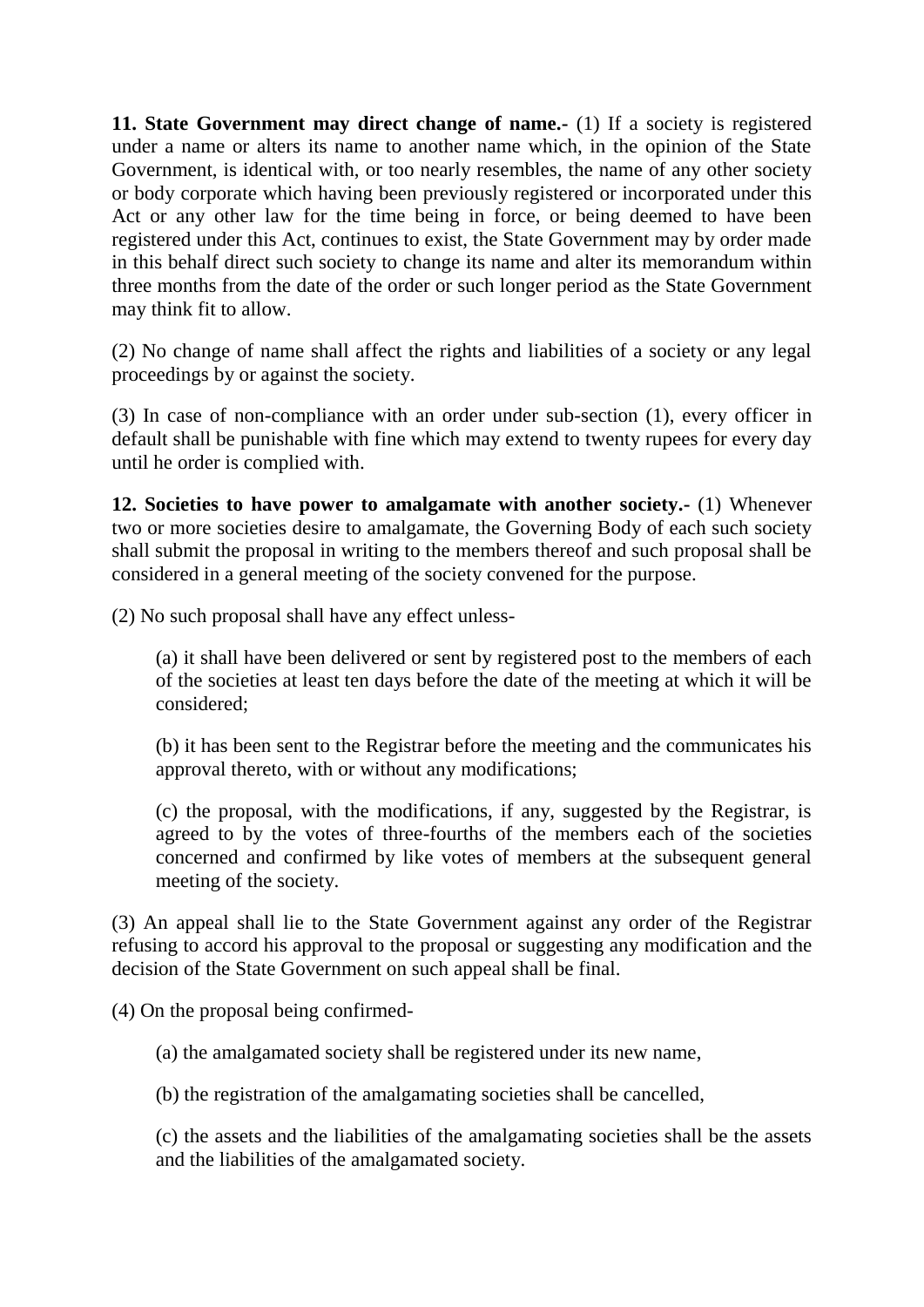**13. Name of society to be prominently shown.-** (1) Every society shall –

(a) prominently display its name outside its office or the place where its business is carried on,

(b) have a seal with its name engraved thereon,

(c) have its name mentioned in all documents executed in its favour or on its behalf.

(2) For any contravention of the provisions of sub-section (1), every officer in default shall be punishable with fine which may extend to twenty rupees.

**14. Register of members.-** (1) Every society shall maintain at its registered office, a register of its members and shall enter therein the following particulars, namely –

- (a) the name and address of each member,
- (b) the date on which the member was admitted,
- (c) the date on which a member ceased to be such.

(2) If entries are not made within fifteen days of the admission of a member or cessation of membership, every officer in default shall be punishable with fine which may extend to twenty rupees for every day during which the contravention continues.

**15. Books of account and audit.-** (1) Every society shall keep at its registered office proper books of account in which shall be entered accurately –

(a) all sums of money received and the source thereof and all sums of money expended by the society and the object or purpose for which such sums are expended,

(b) the assets and liabilities of the society.

(2) Every society shall have its accounts audited once a year by a duly qualified auditor and have a balance-sheet prepared by him. The auditor shall also submit a report showing the exact state of the financial affairs of the society. Three copies of the balance-sheet and the auditor's report shall be certified by the auditor.

*Explanation*.- A duly qualified auditor means a chartered accountant within the meaning of the Chartered Accountants Act, 1949 or a person approved by the Registrar in this behalf.

(3) For any contravention of the provisions of sub-section (1) or sub-section (2), every officer in default shall be punishable with fine which may extend to twenty rupees for every day after the detection of the default during which the default continues.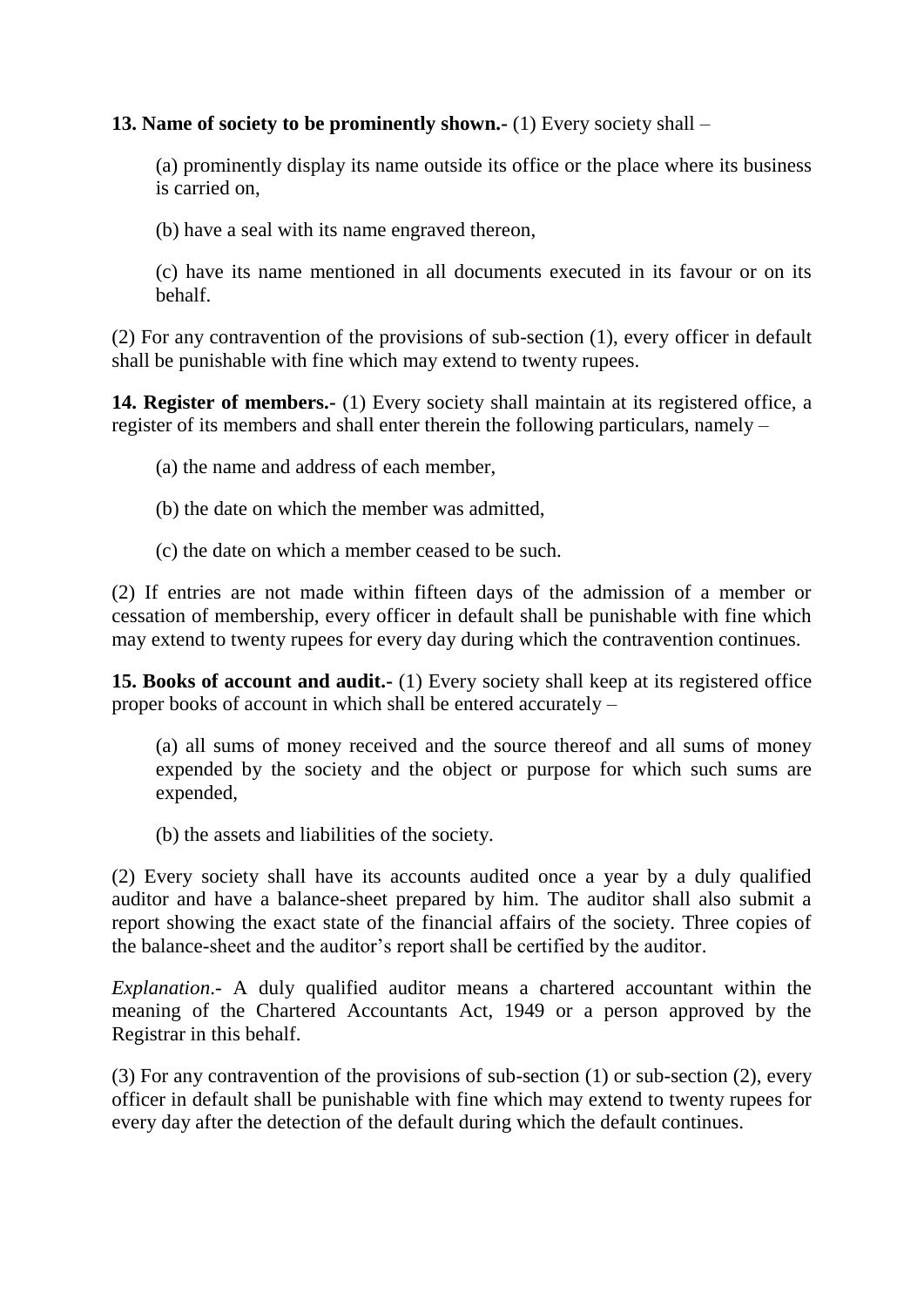**16. Annual general meeting.-** (1) Every society shall hold an annual general meeting at least once in every year and not more than fifteen months shall elapse between two successive annual general meetings.

(2) The balance-sheet and the auditors' report referred to in sub-section (2) of section 15 shall be placed at the annual general meeting of the society.

(3) For any contravention of the provisions of sub-section (1) or sub-section (2), every officer in default shall be punishable with fine which may extend to two hundred and fifty rupees.

**17. Annual and other returns to be forwarded to Registrar.-** (1) Within thirty days after the holding of every annual general meeting, there shall be filed with the Registrar-

(a) a list of the names, addresses and occupations of the members of the Governing Body, the President, the Secretary and of other office-bearers of the society,

(b) an annual report by the Governing Body on the working of the society for the previous year,

(c) a copy each of the balance-sheet and the auditors' report certified by the auditors under sub-section (2) of section 15.

(2) The list and the annual report referred to in clauses (a) and (b) of sub-section (1) shall be certified by the President and the Secretary.

(3) If any change occurs in the composition of the Governing Body or in the holder of the office of the President or the Secretary at any time for any reason whatsoever, such change shall, within thirty days, be notified to the Registrar.

(4) For any contravention of the provisions of sub-section (1), sub-section (2) or subsection (3), every officer in default shall be punishable with fine which may extend to two hundred and fifty rupees.

**18. Property of society how to be vested.-** All property belonging to a society, if not vested in trustees, shall be deemed to be vested in the Governing Body of the society but shall be referred to as the property of the society.

**19. Suits and proceedings by and against a society.-** (1) Every society may sue or may be sued in the name of the President, the Secretary, or any office-bearer authorised by the Governing Body in this behalf.

(2) No suit or proceeding shall abate by reason of any vacancy or change in the holder of the office of the President, the Secretary or any office-bearer authorised under subsection  $(1)$ .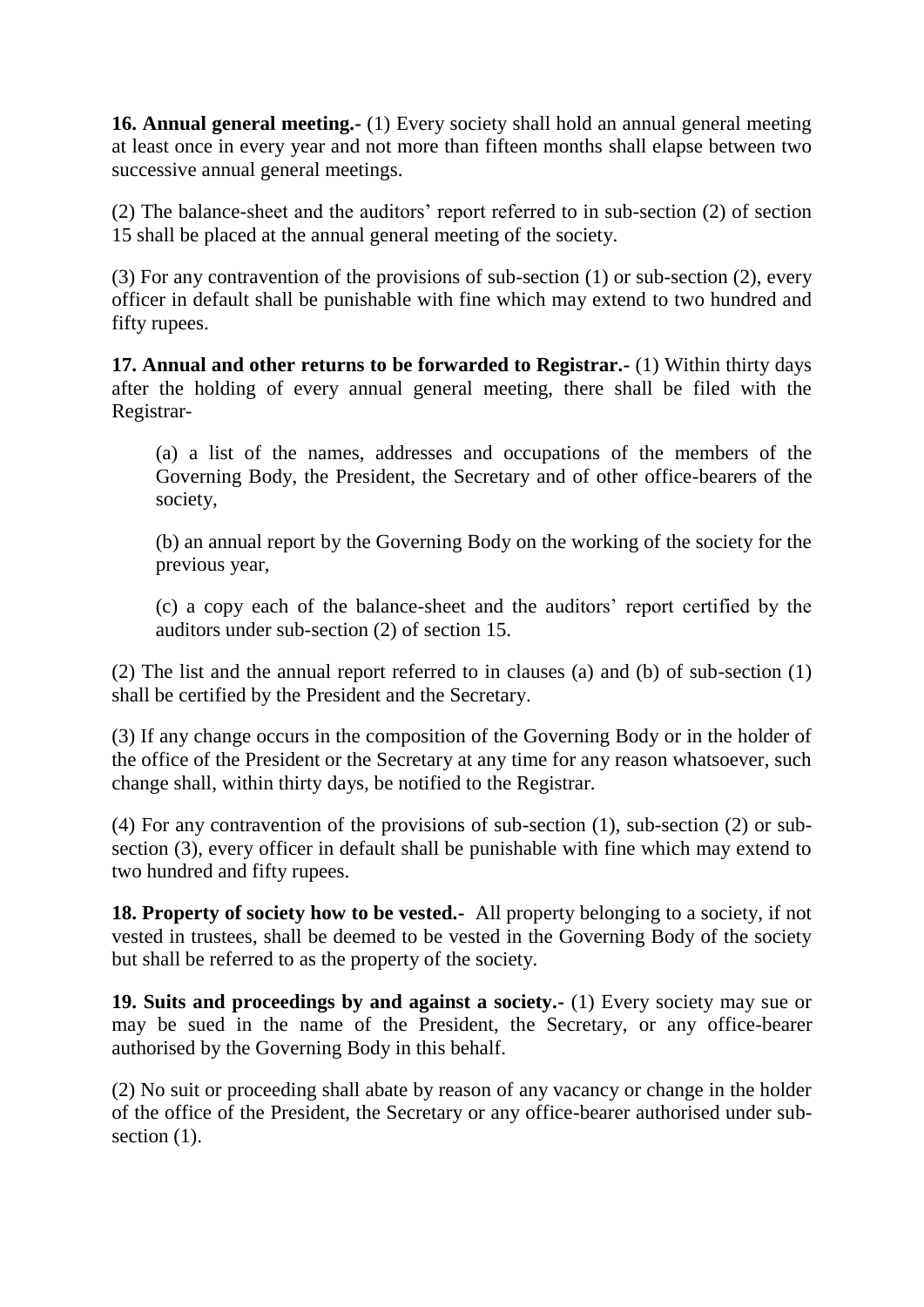(3) Every decree or order against a society in any suit or proceeding shall be executable against the property of the society and not against the person or the property of the President, the Secretary or any office-bearer.

(4) Nothing in sub-section (3) shall exempt the President, the Secretary or officebearer of a society from any criminal liability under this Act or entitle him to claim any contribution from the property of the society in respect of any fine paid by him on conviction by a criminal court.

## **20. Power to alter regulations.-**[*Omitted*].

**21. Members liable to be sued or prosecuted as strangers.-** Every member of a society may be sued or prosecuted by the society for any loss or damage caused to the society or its property or for anything done by him detrimental to the interests of the society.

**22. Power of Registrar to call for information or explanation.-** (1) The Registrar may, by written order, call on a society to furnish in writing such information or explanation within such time, not being less than two weeks from the date of receipt of the order by the society, as he may specify in the order in connection with the affairs of the society or any documents filed by the society under this Act.

(2) On receipt by the society of an order under sub-section (1), it shall be the duty of the officer concerned to furnish such information or explanation.

(3) For failure to comply with an order under sub-section (1), the officer in default shall be punishable with fine which may extend to twenty rupees for every day during which the failure continues.

**23. Investigation of affairs of a society.-** (1) Where on information received, the State Government is of opinion that there are circumstances suggesting that the business of a society is being conducted with intent to defraud its creditors, members or any other person, or that the society is guilty of mismanaging its affairs or of any fraudulent or unlawful act, the State Government may appoint a competent person as <sup>1</sup>[Commissioner for Enquiry] to investigate into the affairs of the society or inspect any institution managed by the society and report on such matters as the State Government may direct.

(2) It shall be the duty of every officer of the society when so required by the <sup>1</sup>[Commissioner for Enquiry] to produce any books and papers of or relating to the society which are in his custody, and otherwise to give to the  ${}^{1}$ [Commissioner for Enquiry] all assistance in connection with the investigation or inspection which he is reasonably able to give.

(3)  ${}^{1}$ [A Commissioner for Enquiry] may call upon and examine on oath any officer of the society in relation to the affairs of the society and it shall be the duty of every officer when so called upon to appear before the  ${}^{1}$ [Commissioner for Enquiry] for such examination.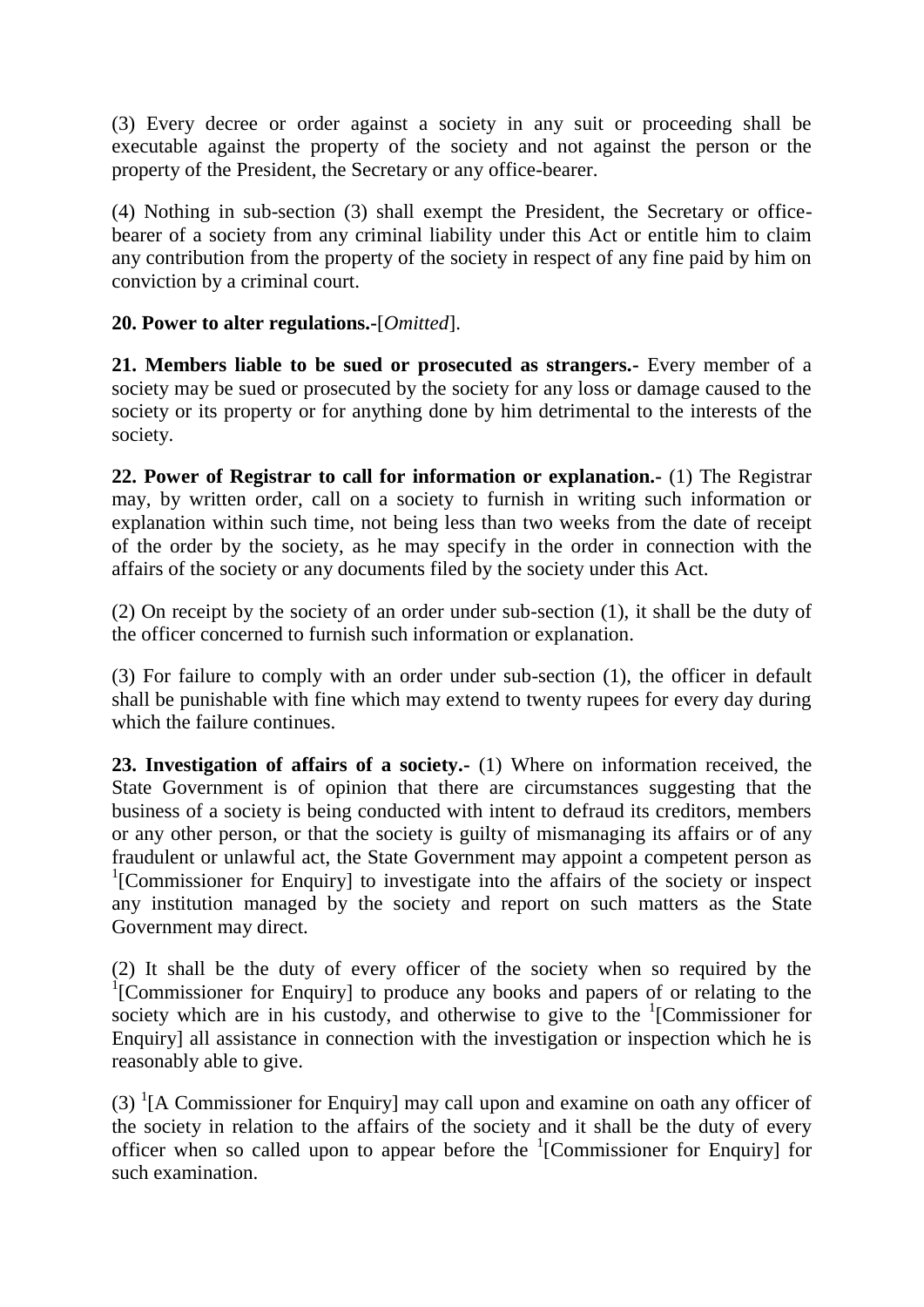(4) On the conclusion of the investigation or inspection, as the case may be, the <sup>1</sup>[Commissioner for Enquiry] shall make a report to the <sup>2</sup>[State Government] on the matters on which he was directed by the State Government to report.

(5) For refusal to comply with the provisions of sub-section (2) or sub-section (3), the officer in default shall be punishable with fine which may extend to two hundred and fifty rupees.

 $(6)^{1}$ [On perusal of the report made by the Commissioner for Enquiry] the State Government may give such directions as it may think fit to the society for the removal of any defects or irregularities within such time as may be specified and on the society making any default in taking action according to such directions the State Government may direct the Registrar to move the Court for dissolution of society.

(7) If on a perusal of the report  $\frac{1}{2}$  [made by the Commissioner for Enquiry], it appears to the State Government that any person has, in relation to the formation, promotion, management or conduct of the business of the society, been guilty of any offence for which he is criminally liable, the State Government may direct the prosecution of such person for the offence.

(8) The expenses of, and incidental to, an investigation by  $\frac{1}{2}$ [Commissioner for Enquiry] appointed by the State Government shall be defrayed by the State Government.

**24. Dissolution by resolution.-** (1) A society may be dissolved if by the votes of three-fourths of the members it passes a resolution for such dissolution at a general meeting convened for the purpose.

(2) Where a resolution for dissolution of a society is passed under sub-section (1), the Governing Body shall take such steps for the disposal and settlement of the property of the society and its claims and liabilities as it may think fit subject to the regulations of the society, if any.

(3) After all necessary steps have been taken under sub-section (2), the Governing Body shall send a report to the Registrar mentioning if there are any surplus assets.

(4) The Registrar shall thereupon issue a notice in the Official Gazette to the effect that if no objection is received from any claimant, or creditor or any other member of the society within three months from the date of the notice, the society shall, subject to the provisions of section 27, be dissolved.

(5) If no objection is received within three months as aforesaid, and after the surplus assets, if any, have been disposed of as provided in section 27, the Registrar shall make an order confirming the dissolution of the society and thereupon the society

 $\overline{a}$ 

 $2$  Substituted by W.B. Act No. XXVII of 1984, dated 18.7.1984.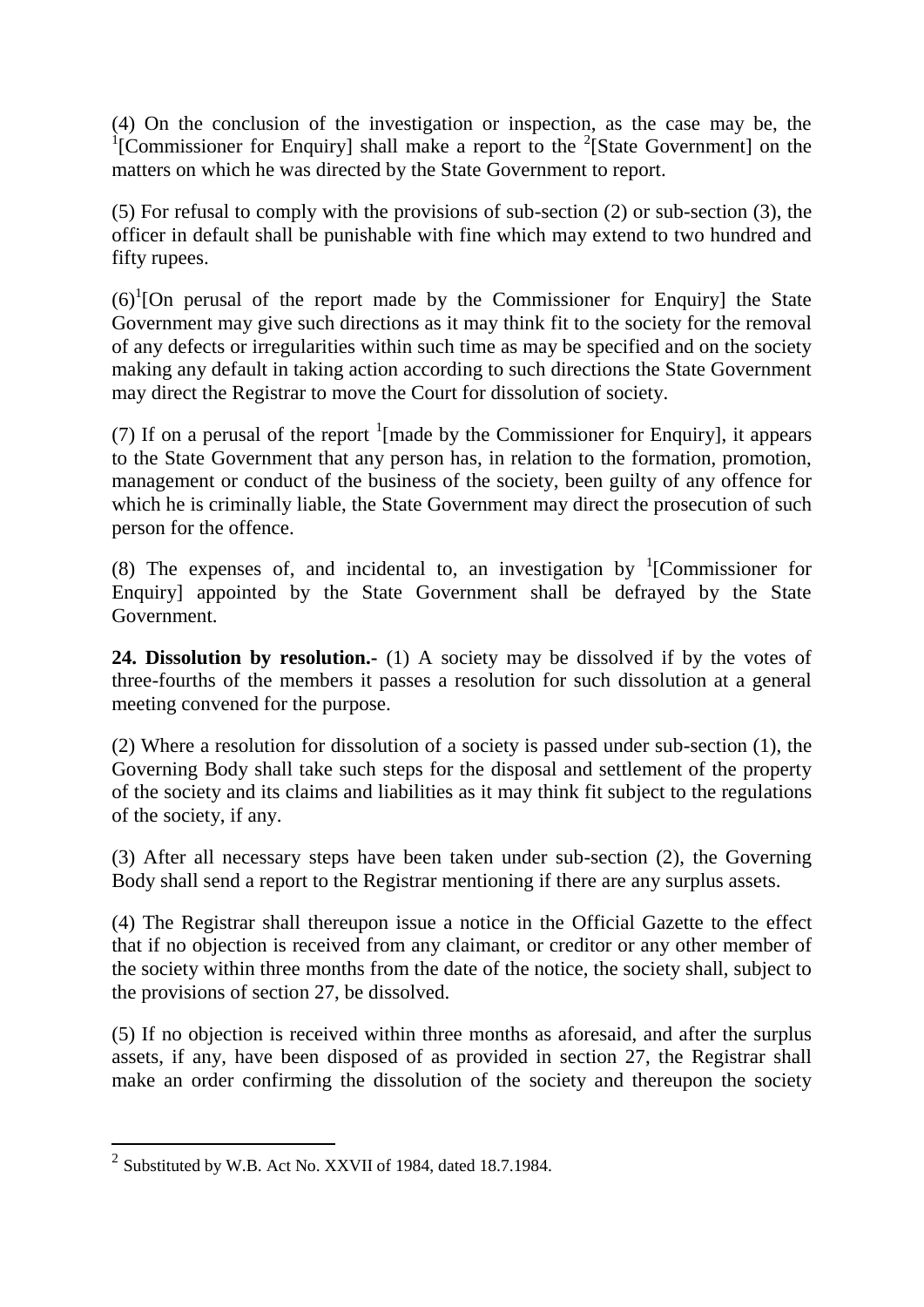shall stand dissolved. The Registrar shall record the order of dissolution in the register maintained in his office.

(6) If any objection is received from any claimant or creditor within the period of three months as aforesaid the Registrar shall not make an order confirming the dissolution of the society unless he is satisfied that the relevant claim or liability has been duly settled and the surplus assets, if any, have been disposed of as provided in section 27. If, however, any objection is received from any member the Registrar shall not make an order confirming the dissolution of the society but shall make an application to the court under section 25.

(7) Where any Government has made in any manner any contribution to the funds or other assets of a society such society shall not be dissolved, unless the State Government has given its assent to the dissolution.

**25. Dissolution by court**.—(1) The court may, on the application of the Registrar or on the application of not less than one-tenth of the members, make an order for the dissolution of a society in the following cases—

- (a) if there is any contravention by the society of the provisions of this Act,
- (b) if the number of members is less than seven,
- (c) if the society has ceased to function for more than three years,
- (d) if the society is unable to pay its debts or meet its liabilities,
- (e) if it is proper that the society should be dissolved.

(2) When an order for the dissolution of a society is made by the court, dissolution shall take place in such manner as the court may direct.

**26. Dissolution by Registrar**.—(1) Where in the opinion of the Registrar there are reasonable grounds to believe that a society is not managing its affairs properly or is not functioning, he shall send to the society at its registered office a notice by registered post calling upon its to show cause within such time as may be specified in the notice why the society shall not be dissolved.

(2) If no cause is shown or if the cause shown be considered by the Registrar to be unsatisfactory the Registrar may move the court under section 25 for making an order for the dissolution of the society.

**27. Members to receive no profit upon dissolution**. – If after the disposal and settlement of the property of a society and its claims and liabilities, there are any surplus assets, such assets shall not be paid to or distributed amongst the members of the society or any of them but shall be given to some other society to be determined –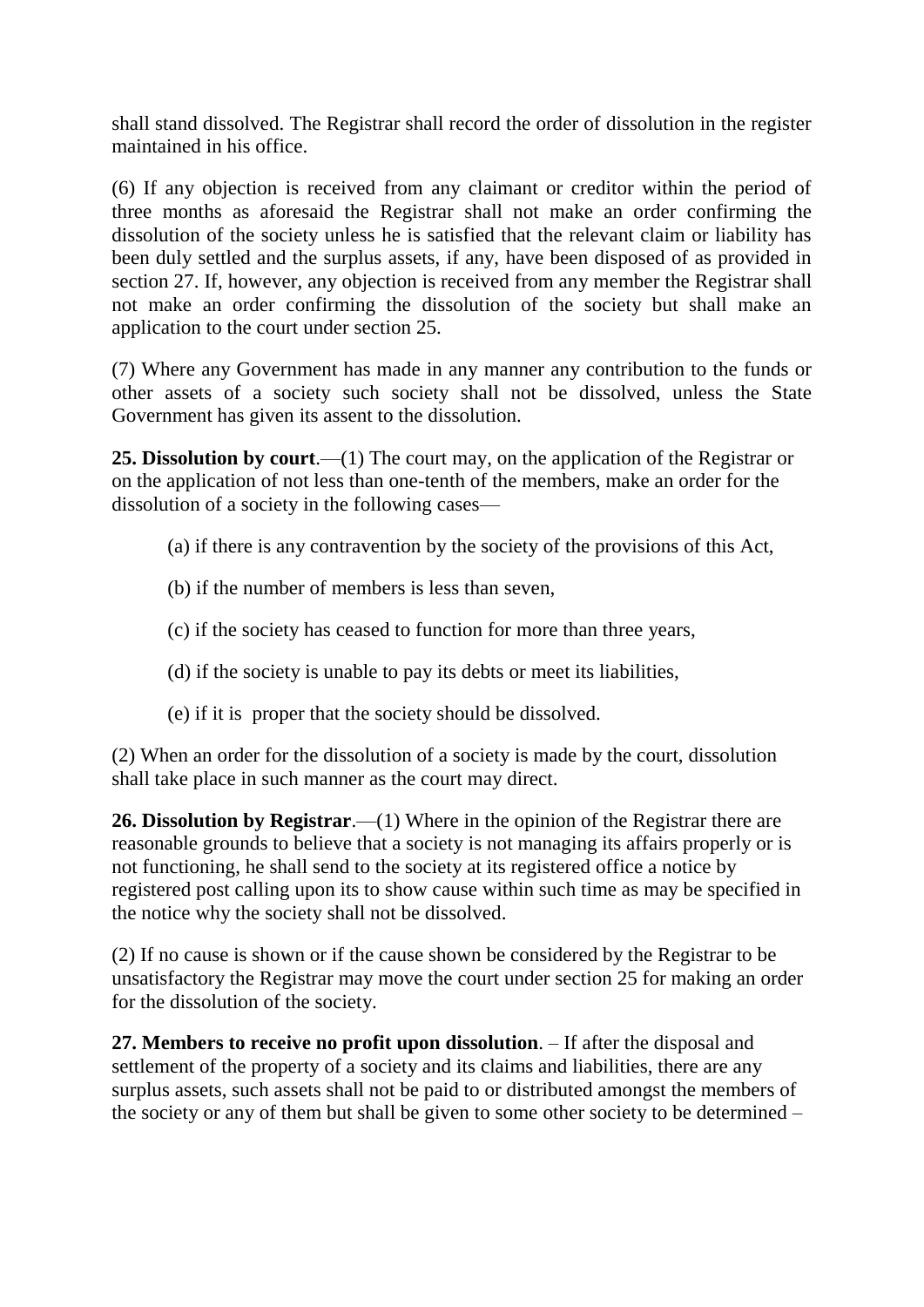(a) in the case of a dissolution under section 24 , by the votes of three fourths of the members, or in default thereof, by the Registrar, with the approval of the State Government;

(b) in the case of a dissolution under section 25, by the court:

<sup>3</sup>[Provided that in case of dissolution under section 25, if the State Government intends to take over the property of a society with its claims and liabilities for any public purpose, it may apply to the court for granting such takeover]

**28. Disqualifications for being member of the Governing Body, etc., of a society.—**A person shall be disqualified for being chosen as, and for being, a member of the Governing Body or the President, Secretary or any other office- bearer of a society, if—

(a) he is an undischarged insolvent, or

(b) he has been convicted of any offence in connection with the formation, promotion, management or conduct of the affairs of a society or a body corporate, or of any offence involving moral turpitude:

Provided that the disqualification under clause (b) shall cease at the end of five years after the date of conviction, or where a sentence of imprisonment has been imposed, after the date of expiration of the sentence.

**29. Inspection of documents and grant of certified copies thereof.—**Any person may inspect any document filed with the Registrar under this Act<sup>4</sup> [on payment of a fee of two rupees for the first year, and one rupee for each additional year, for every inspection of each document relating to one society]; and any person may obtain a copy or extract of any document or any part of any document, certified by the Registrar, on payment of such fee as may be prescribed. Such certified copy shall be admissible as evidence of the matters therein contained in all legal proceedings.

**30. Terms of gifts to be observed**.—(1) Where a society accepts a gift or any kind from any person for a specific purpose it shall not use the gift or any part thereof for any other purpose without the written consent of the donor or if the donor be dead, without the written consent of the Registrar. The Registrar shall not give such consent unless he is satisfied that the purpose for which the gift was made is incapable of execution by the society.

(2) For any contravention of the provisions of sub-section (1), every officer in default shall be punishable with fine which may extend to two hundred and fifty rupees.

**31. Communications with a society.**—All communications with a society shall be addressed to the society by name and sent to its registered office.

 $\overline{a}$ 

<sup>&</sup>lt;sup>3</sup> Proviso added by Act No. 38 of 2006

<sup>&</sup>lt;sup>4</sup> Substituted by W.B. Act. XXXI of 1984, dated 12.11.1984.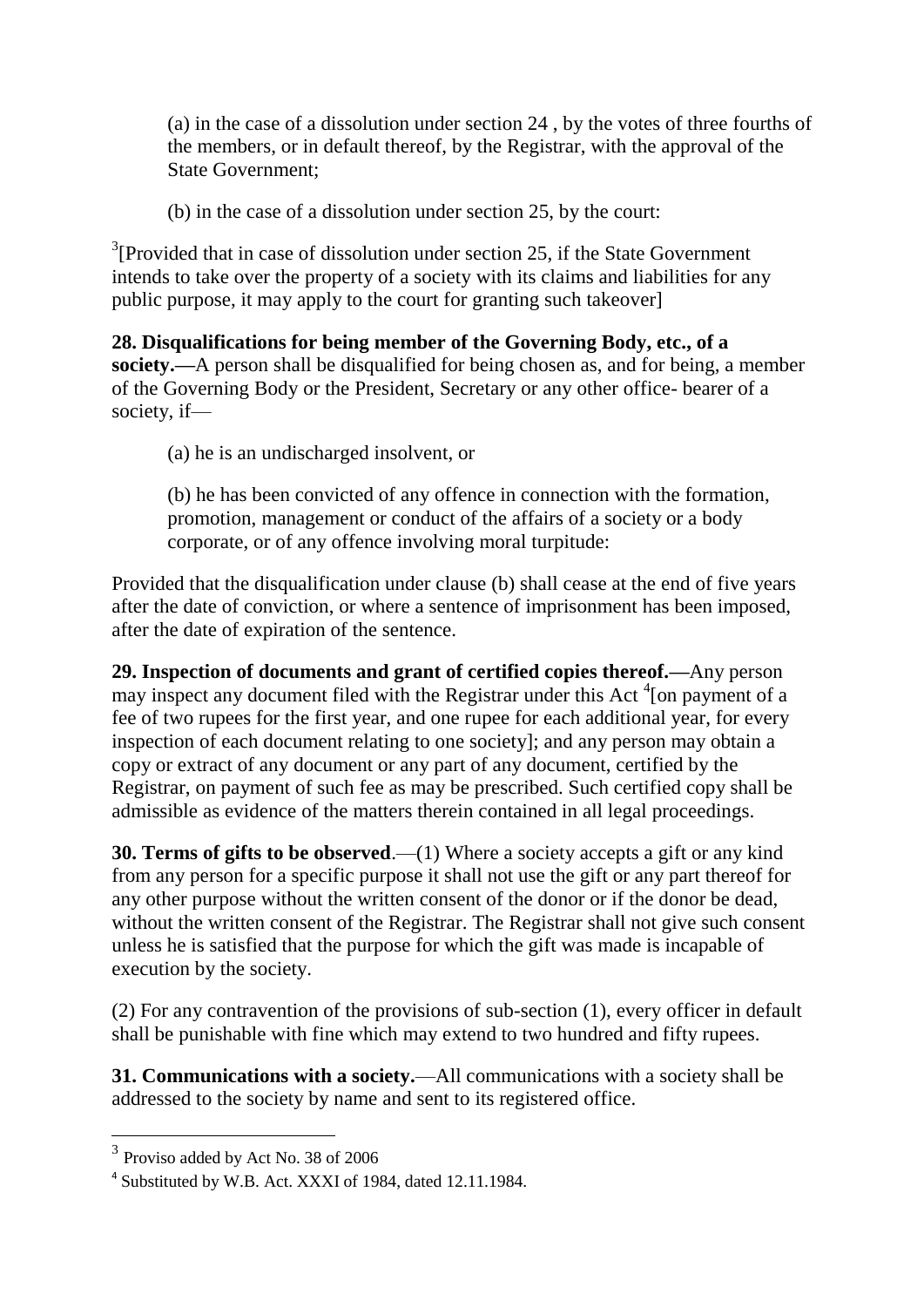**32. No prosecution to be instituted without previous sanction**. – (1) No prosecution shall be instituted for any offence under this Act except with the previous sanction of the State Government.

(2) Nothing in Sub-section (1) shall apply to any prosecution mention in section 21.

**33. Indemnity**.—No suit, prosecution or proceeding shall lie in any Civil or Criminal Court against the Registrar or against any  $5$ [Commissioner for Enquiry] appointed under section 23, and no suit or proceeding shall lie in any Civil Court against the State Government, for anything in good faith done or intended to be done under this Act or the rules.

**34. Limitation**.—(1) An appeal under this Act may be filed within thirty days of the date of the objection or order appealed against.

(2) The provisions of sections 5 and 12 of the Indian Limitation Act, 1908 (9 of 1908), shall apply to the appeal under this Act.

**35. Power to make rules**.—(1) The State Government may make rules for carrying out the purposes of this Act.

(2) In particular and without prejudice to the generality of the foregoing power, such rules may provide for all or any of the following matters, namely—

(a) the procedure for any appeal under this Act to the State Government and the fee for such appeal, if any,

(b) the fee, if any, to be paid for filling any document, other than the memorandum and the regulations under Sub-section (1) of section 4,

(c) the maintenance of the register of societies and other book if any by the Registrar,

(d) the fee to be paid for obtaining any copy or extract of any document certified by the Registrar.

(3) All fees paid under this Act shall be credited to the Consolidated Fund of the State.

**36. Repeal and savings**.—(1) The Societies Registration Act, 1860 (21 of 1860), in its application to West Bengal, is hereby repealed.

(2) Any society registered in any place within West Bengal, under the Societies Registration Act, 1860, shall be deemed to have been registered under this Act, and its principal office shall be deemed to be the registered officer of the society:

 $\overline{a}$ 5 Substituted by W.B. Act. XXXI of 1984, dated 12.11.1984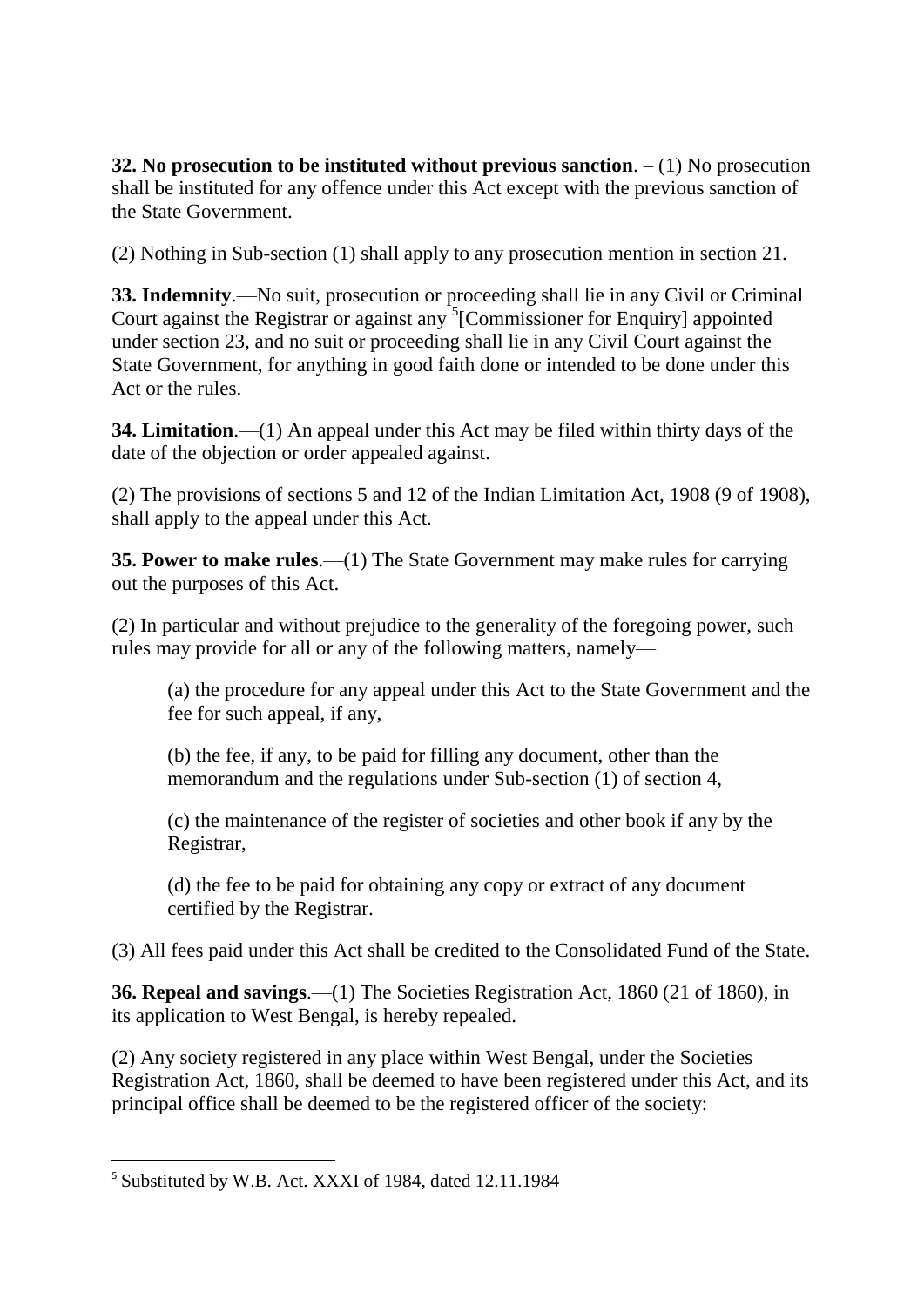Provided that—

(a) the Memorandum of Association and the regulations of any such society shall, if they are repugnant to any of the provisions of this Act and the rules, be brought in conformity therewith six months from the commencement of this Act or within such further period as the Registrar may allow, and thereafter shall to the extent of such repugnancy be deemed to be void and of no effect;

(b) any officer elected or appointed to an office before the commencement of this Act and holding such office immediately before such commencement shall continue to hold such office until the expiry of his terms of office or until such officer is lawfully terminated;

(c) nothing in this section shall affect—

(i) any right, privilege, obligation or liability acquired, accrued or incurred under the Societies Registration Act, 1860 (21 of 1860),

(ii) any penalty or punishment incurred in respect of any offence committed under this Act,

(iii) any investigation, legal proceeding or remedy in respect of any such right, privilege, obligation, liability, penalty, or punishment as aforesaid,

(iv) any proceedings in dissolution commenced before the coming into force of this Act, and

Any such investigation, legal proceeding or remedy may be instituted, continued or enforced and any such penalty or punishment may be imposed and any such proceeding in dissolution may be continued as if this Act had not been passed.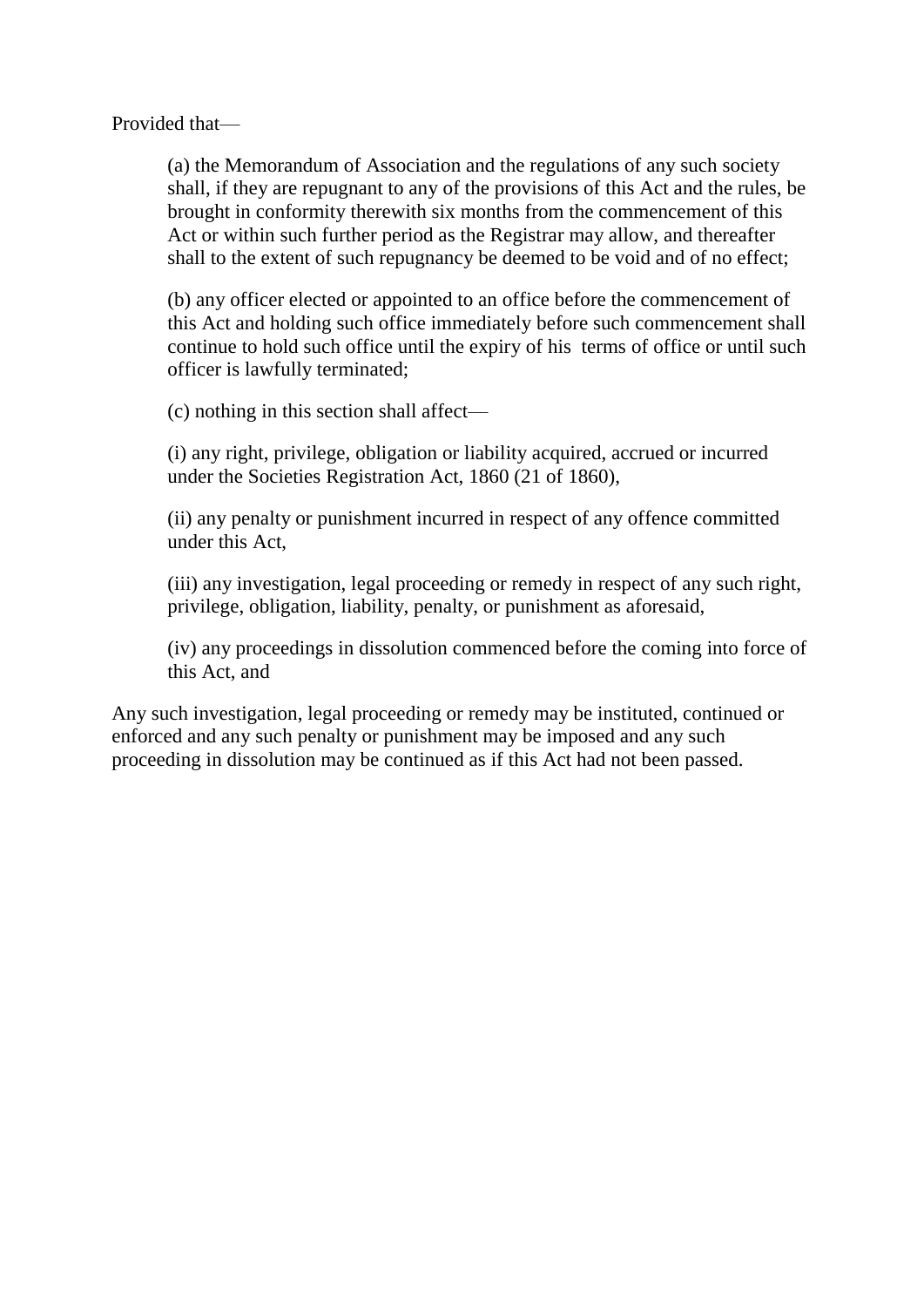## **The West Bengal Societies Registration Rules, 1963**

**1. Short title**.—These rules may be called the West Bengal Societies Registration Rules, 1963.

**2. Definitions**.—In these rules, unless there is anything repugnant in the subject or context:

 $(1)$  "the Act" means the West Bengal Societies Registration Act, 1961(West) Bengal Act XXVI of 1961);

- $(2)$  "Form" means a form appended to these rules;
- $(3)$  "Section" means a section of the Act.

**3. Examination of the documents received by the Registrar**.—On receipt of every document required by the Act to be filed in this office, the Registrar shall examine the same and if it is found defective or incomplete in the particulars required to be given therein, he shall return the document to the person who filed the same. Unless proper rectification is made and the document re-submitted within fifteen days from the date of its return by the Registrar, the document shall not be deemed to have been filed at all.

**4. Register of Societies**.—There shall be maintained in the office of the Registrar a register of societies in Form I in which societies shall be given serial numbers in the order of their registration. All entries in the register shall be attested by the Registrar.

**5. Index to the Register or Societies**.—There shall be maintained in the office of the Registrar an index to the register of societies in Form II in which the names of societies shall be arranged alphabetically as soon as entries are made in the register of societies.

**6. Filling of documents.**—A separate file shall be maintained in respect of each society in which all documents relating thereto received from time to time by the Registrar shall be kept. No document shall be received by the Registrar unless the fee prescribed therefor has been paid.

**7. Acknowledgement of registration and documents**.—(1) Upon registration of a society, the Registration shall grant a Certificate of registration.

(2) On every document filed under the Act, the Registrar shall endorse by means of skeleton rubber stamp the following particulars:

- (i) registration number;
- (ii) serial number of the document;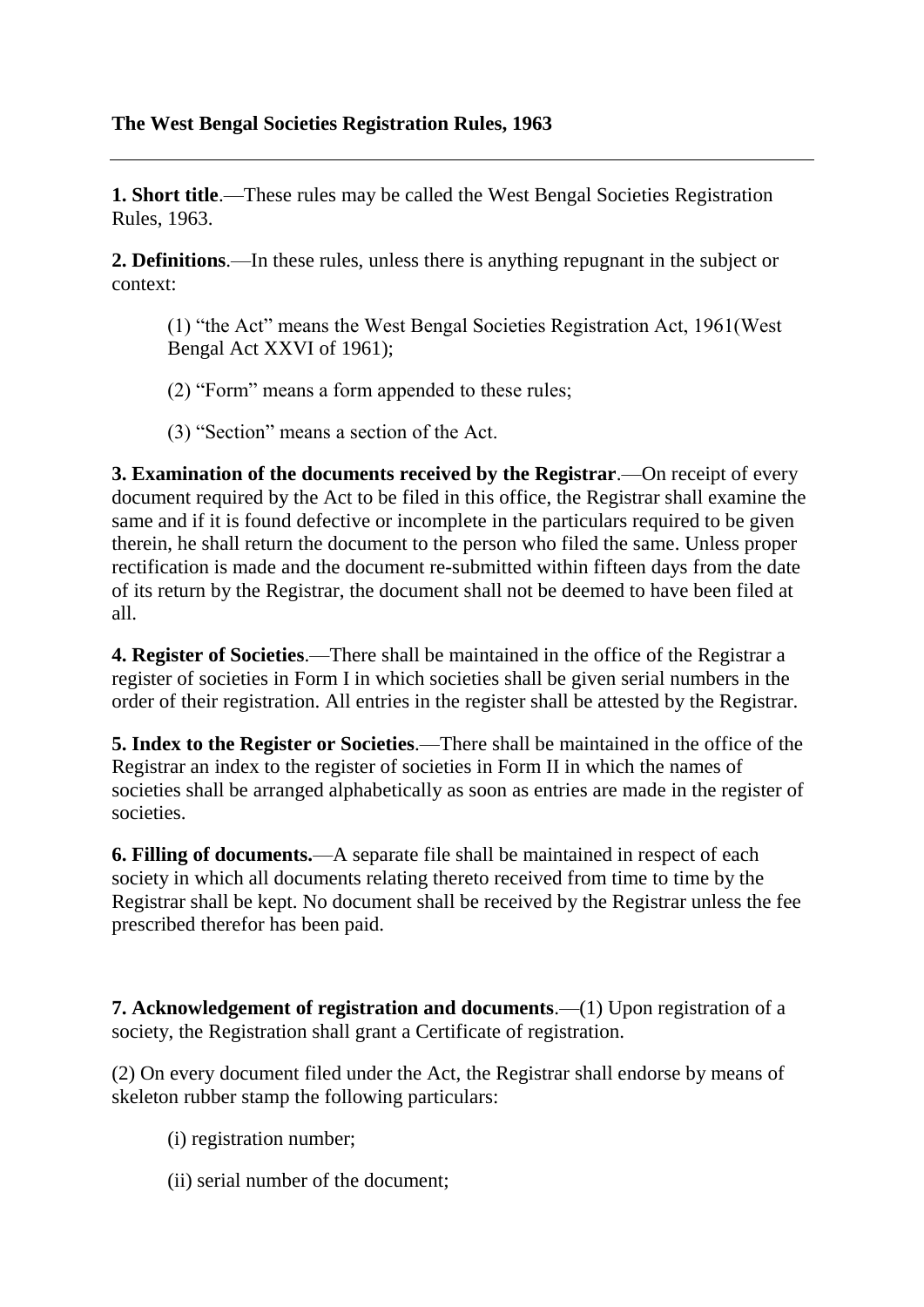(iii) date of filling.

The Registrar shall affix his signature and the seal of his office to such documents and shall grant to the person at whose instance a document is filled an acknowledgement therefor.

**8. Inspection of documents etc**.—Any person who wishes to inspect a document or obtain a certified copy of the same or an extract there from shall apply to the Registrar in Form III. The application shall be accompanies by the fee mentioned in section 29 or in the Schedule to these rules, as the case may be. The applicant shall be allowed to inspect a document only during office hours and in the presence of the Registrar or of a person authorized by him in this behalf. The applicant shall not be allowed to make a verbatim copy of the document inspected. He may, however, take short notes in respect of the contents of the document inspected.

**9. Alteration of Memorandum and Regulations**.—Whenever a society alters the Memorandum or the Regulations, a separate statement showing the previous provisions and the altered ones shall be filed with the Registrar, in Form IV along with a copy of every alteration of the Memorandum or the Regulations as required under sub-section (1) of section 9 or sub-section (2) of section 20.

**10. Gift for specific purpose.**—Whenever a society applies to the Registrar for his written consent, as required under sub-section (1) of section 30 for using a gift for any purpose other than the specific purpose for which the gift was made, the Registrar, in order to satisfy himself that the purpose for which the gift was made is incapable of execution by the society, may call on the society to furnish any information, explanation or particulars in connection with the gift.

**11. Appeal.**—(1) A Memorandum of appeal shall—

- (i) be filed in duplicate;
- (ii) contain the grounds of the appeal;
- (iii) be accompanied by a certified copy of the order appealed against; and
- (iv) be accompanied by the challan showing payment of the prescribed fee.

(2) An appeal may be summarily rejected if the same is not in accordance with the provisions of the Act and the rules.

**12. Permission for alteration of Memorandum**.—An application for permission for alteration of the Memorandum of a society as contemplated in section 8 shall be filled in Form V.

**13. Filing of annual and other returns**.—The annual and other return mentioned in section 17 shall be forwarded in Form VI.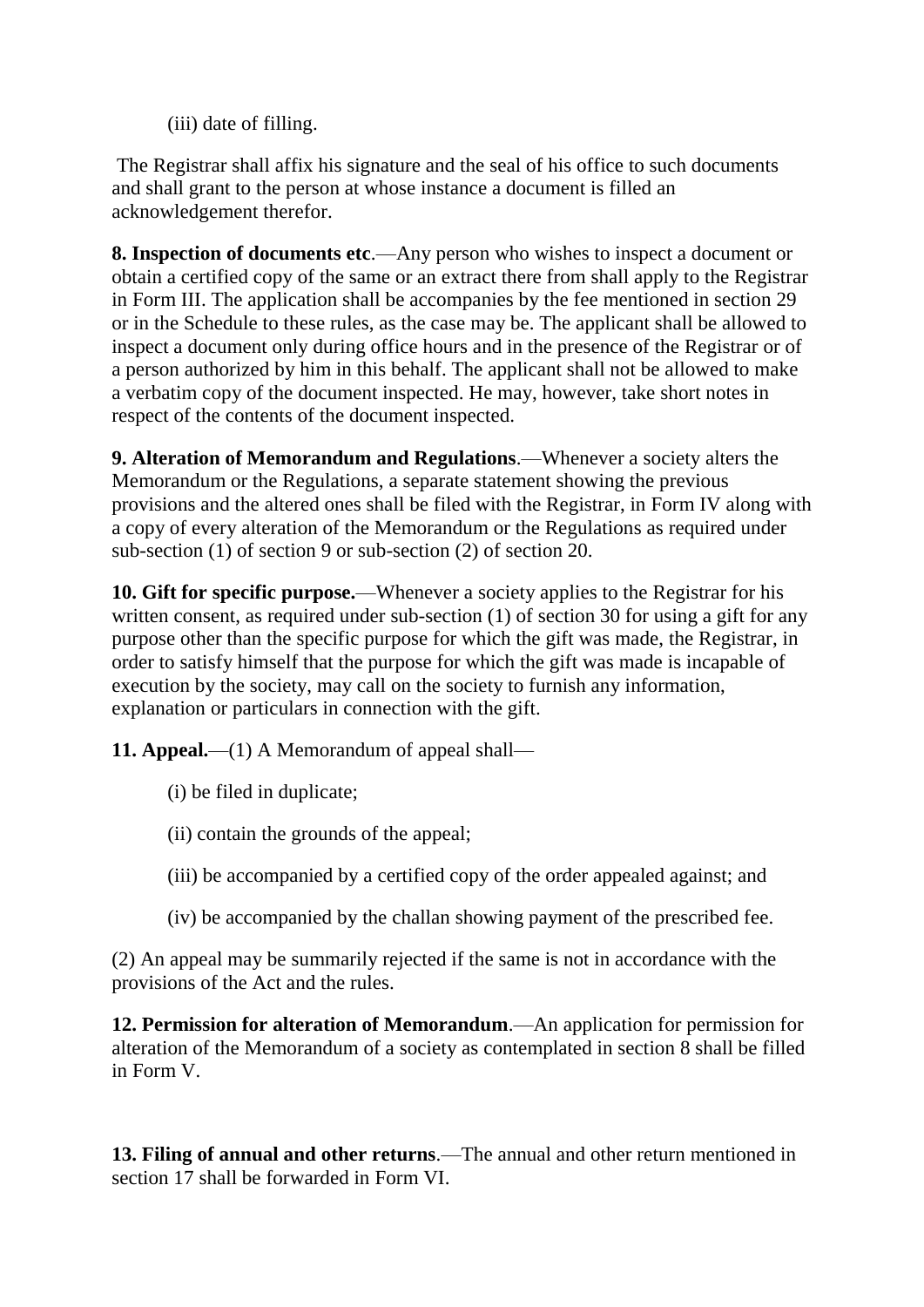**14. Fees**.—The fees payable under the Act shall be as provided in the Schedule to these rules. All fees shall be paid in cash.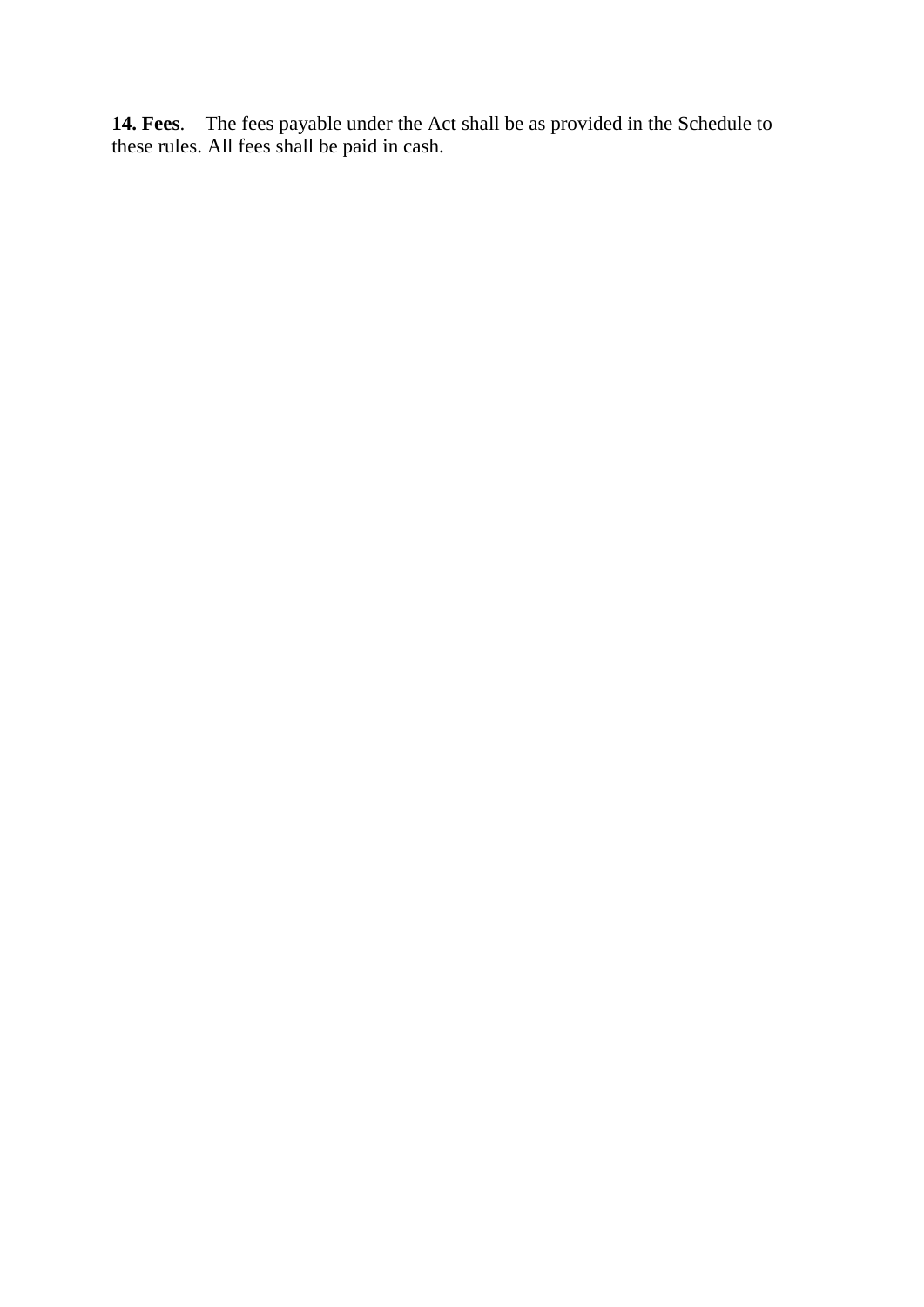# **FORM I**

## *(See rule 4)* **REGISTER OF SOCIETIES The West Bengal Societies Registration Act, 1961**

Number of the society on the register : Name of the society : Date of dissolution : How dissolved :

| <b>Serial No.</b><br><b>of</b><br>document | Date of<br><b>Registration</b> | <b>Registered</b><br><b>Office of</b><br>the Society | <b>Description</b><br>of document<br>filed | By whom<br>filed | <b>Signature</b><br>of the<br>Registrar |
|--------------------------------------------|--------------------------------|------------------------------------------------------|--------------------------------------------|------------------|-----------------------------------------|
|                                            |                                |                                                      |                                            |                  |                                         |

# **FORM II**

## *(See rule 5)* **INDEX TO THE REGISTER OF SOCIETIES The West Bengal Societies Registration Act, 1961**

| Name of the | Date of      | <b>Number of society</b> | <b>Volume of register</b> |
|-------------|--------------|--------------------------|---------------------------|
| society     | registration | in the register          | and folio                 |
|             |              |                          |                           |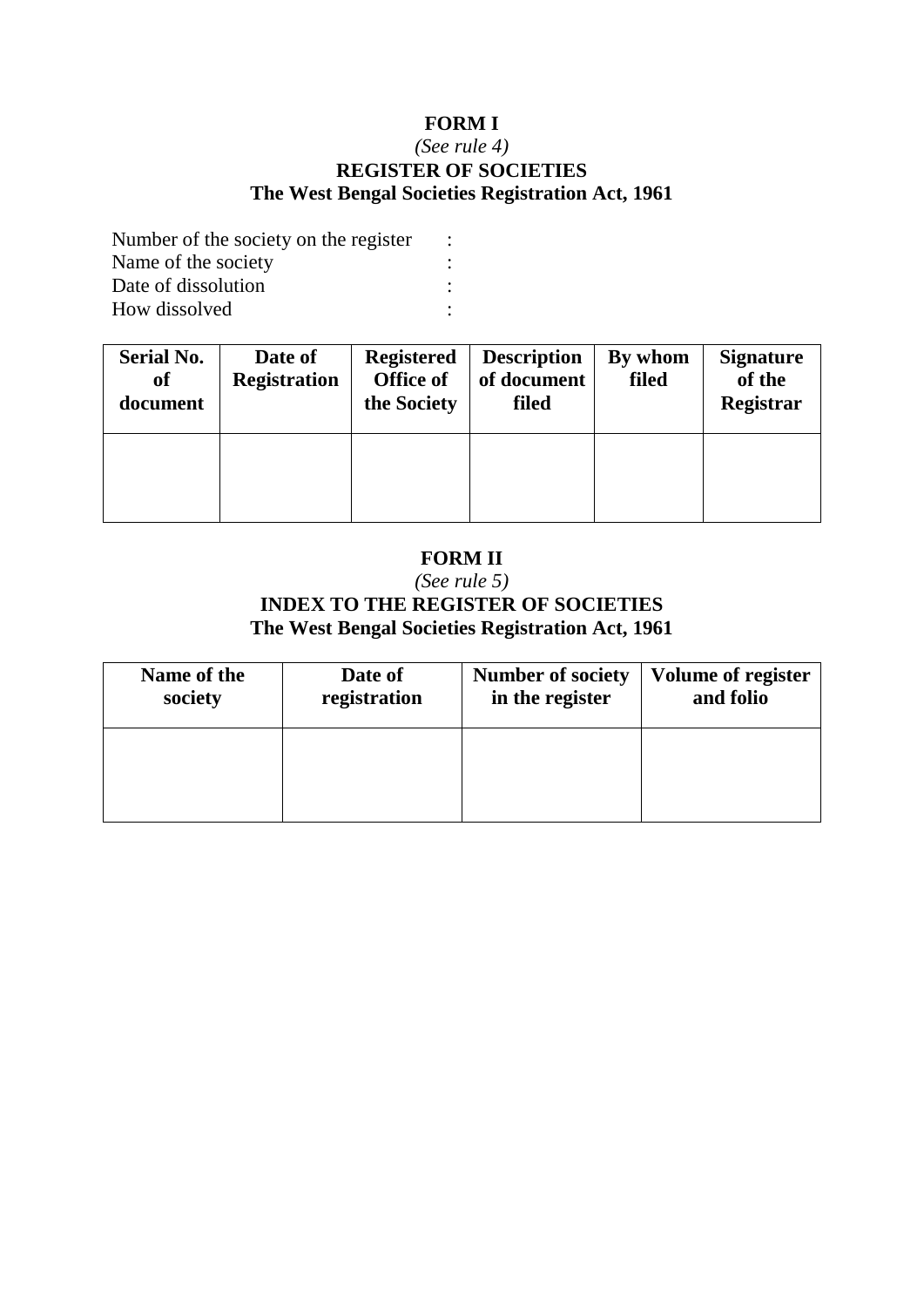### **FORM III**

## *(See rule 8)* **APPLICATION FOR INSPECTION, COPY OR EXTRACT OF DOCUMENTS The West Bengal Societies Registration Act, 1961**

| To                                                                    |        |  |
|-----------------------------------------------------------------------|--------|--|
| The Registrar of Firms, Societies and Non-trading Corporations,       |        |  |
| West Bengal.                                                          |        |  |
| I hereby apply for inspection/copy/extract of document/documents, the |        |  |
| particulars of which are given below:                                 |        |  |
|                                                                       | Dated: |  |
| Name of Society                                                       |        |  |
| Address of the Society                                                |        |  |
| Registered number of the Society                                      |        |  |
| Nature of particulars of documents                                    |        |  |
| Inspection/copy/extract fee-Rs.                                       |        |  |
|                                                                       |        |  |
| Particulars furnished                                                 |        |  |
| <b>Stamp</b>                                                          |        |  |
| Cartridge paper                                                       |        |  |
| Copying fee                                                           |        |  |
| Date on which copy was prepared                                       |        |  |
|                                                                       |        |  |
|                                                                       |        |  |

*Signature of the person inspecting the document/ documents or receiving delivery of the extract/ copy of the document/ documents*

*Signature of the applicant with address*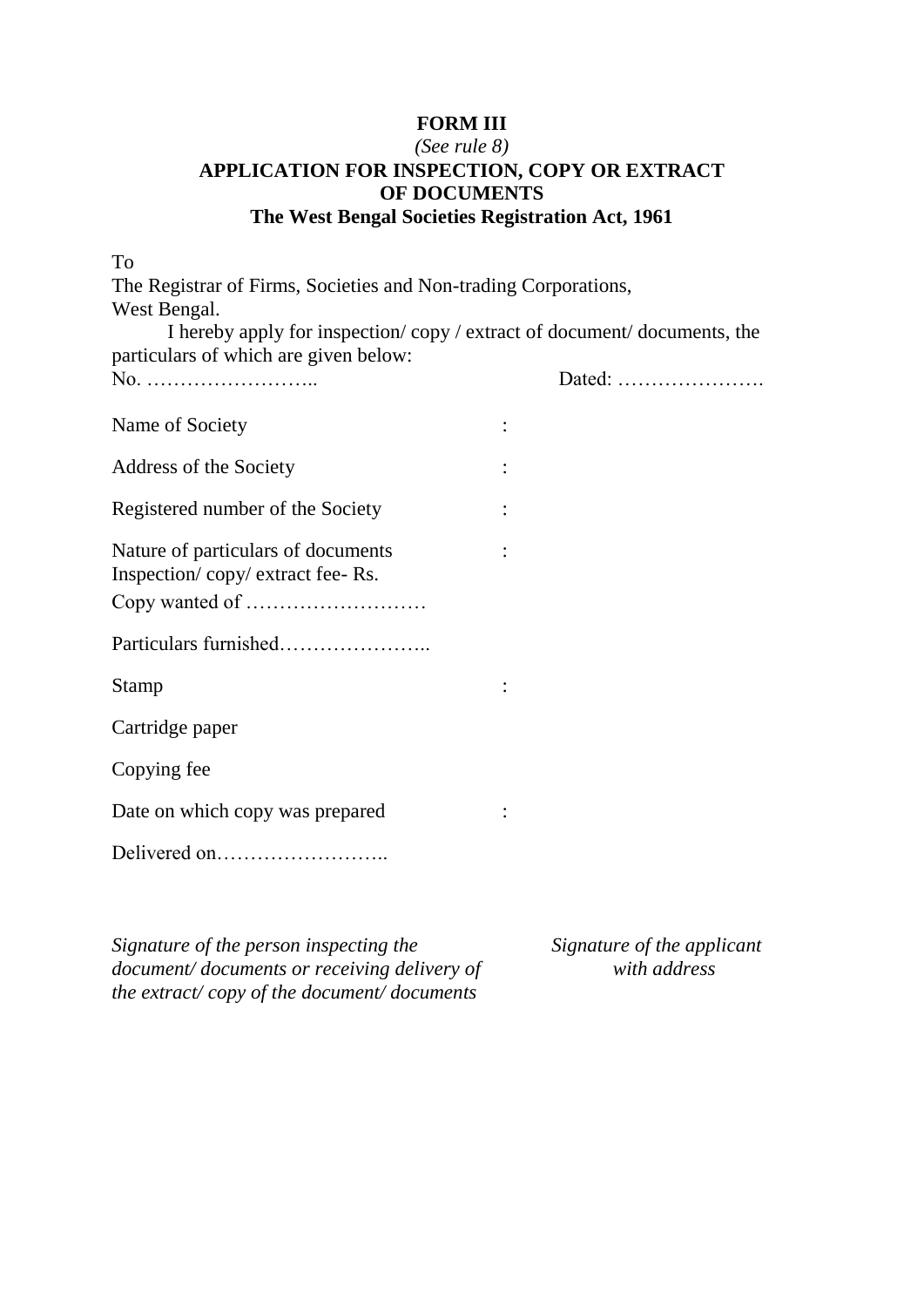## **FORM IV**

## *(See rule 9)* **FILING OF ALTERATION OF THE MEMORANDUM OR THE REGULATIONS BY A SOCIETY The West Bengal Societies Registration Act, 1961**

To

The Registrar of Firms, Societies and Non- trading Corporations, West Bengal.

I submit herewith, pursuant to rule 9, the altered Memorandum/ Regulations along with a brief statement of alteration as given below:

Name of the society Registered No. of the Society :

#### *Description of alterations in Memorandum / Regulations*

| Date of alterations | Previous position | Altered position |
|---------------------|-------------------|------------------|
|                     |                   |                  |

## **FORM V**

#### *(See rule 12)*

## **NOTICE OF ALTERATION OF THE MEMORANDUM OF ASSOCIATION OF A SOCIETY The West Bengal Societies Registration Act, 1961**

To

The Registrar of Firms, Societies and Non-trading Corporation, West Bengal.

I hereby apply, pursuant to section 8(1) of the West Bengal Society Registration Act, 1961 for permission to the following alteration/ alterations of the Memorandum of Association of the Society whose particulars are given below:

| Name of the Society           |  |
|-------------------------------|--|
| Registered No. of the Society |  |
| <b>Existing provisions</b>    |  |
| Proposed provisions           |  |
| Date                          |  |
|                               |  |

Signature of the President/ Secretary (Seal of the Society)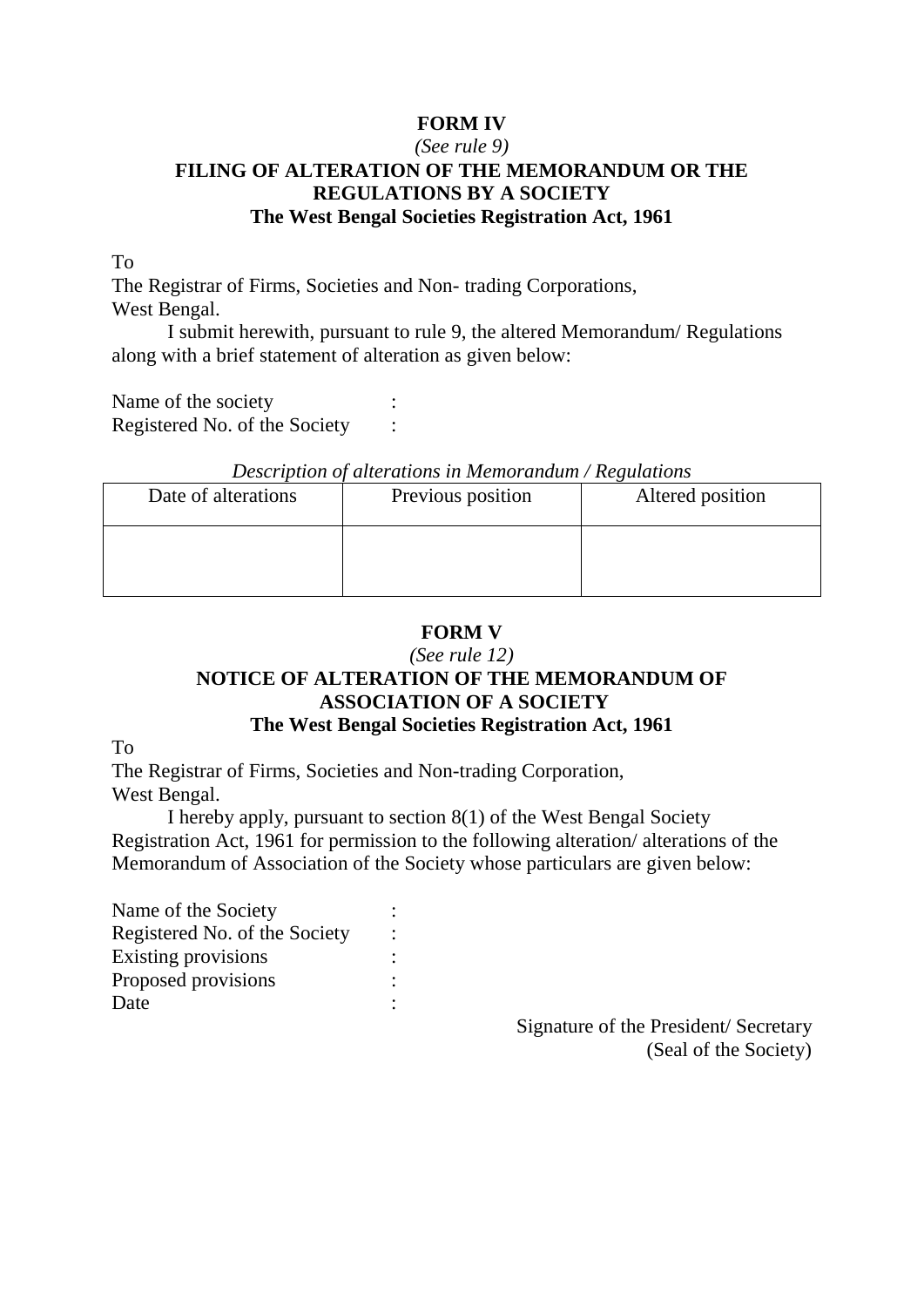# **FORM VI**

## *(See rule 13)* **FILING OF ANNUAL AND OTHER RETURNS BY A SOCIETY The West Bengal Societies Registration Act, 1961**

To

The Registrar of Firms, Societies and Non-Trading Corporations, West Bengal.

I submit herewith the annual and other returns as required under section 17 of the West Bengal Societies Registration Act, 1961.

| Name of Society                                                       |  |
|-----------------------------------------------------------------------|--|
| Registered No. of the Society                                         |  |
| Date of the Annual General Meeting                                    |  |
| Date of the previous Annual General<br>Meeting                        |  |
| Number of members on the date of the<br><b>Annual General Meeting</b> |  |
| Name and address of the Auditor                                       |  |
| Enclosures                                                            |  |

Date:

*Signature of the President/ Secretary (Seal of the Society*)